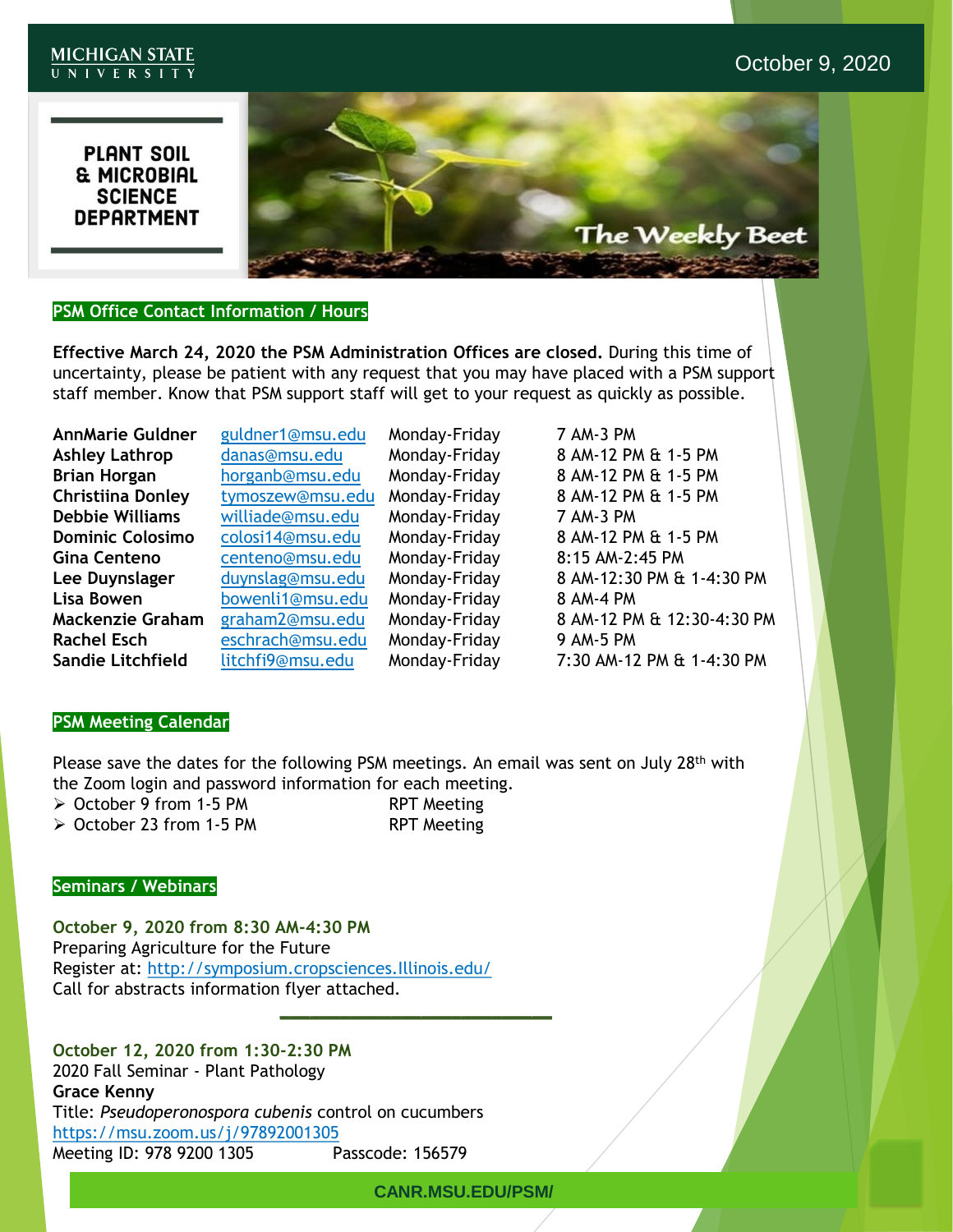**October 12-15, 2020** Big Data, Safe Food 2020 Virtual Conference Register by October 10, 2020 <https://ag.purdue.edu/big-data-food-safety-2020/>

**October 15, 2020 from 4:00-5:00 PM** PSM/Hort 2020 Fall Seminar **Dr. Yamina Pressler**, California Polytechnic State University, San Luis Obispo Title: Soil food web resistance and resilience in the context of land management and restoration <https://msu.zoom.us/j/98053375357> Meeting ID: 980 5337 5357

**\_\_\_\_\_\_\_\_\_\_\_\_\_\_\_\_\_\_\_\_\_\_\_\_\_\_\_**

**\_\_\_\_\_\_\_\_\_\_\_\_\_\_\_\_\_\_\_\_\_\_\_\_\_\_\_**

**\_\_\_\_\_\_\_\_\_\_\_\_\_\_\_\_\_\_\_\_\_\_\_\_\_\_\_**

**\_\_\_\_\_\_\_\_\_\_\_\_\_\_\_\_\_\_\_\_\_\_\_\_\_\_\_**

Passcode: 149423

**October 22, 2020 from 4:00-5:00 PM** PSM/Hort 2020 Fall Seminar **Linda Lee**, Purdue University Title: PFAS Characteristics and Fate in Agricultural Operations <https://msu.zoom.us/j/98053375357> Meeting ID: 980 5337 5357 Passcode: 149423

# **October 26, 2020 from 1:30-2:30 PM**

2020 Fall Seminar – Plant Pathology **Malini Jayawardana** Title: Host interactions in *Alternaria alternata* species complex strains <https://msu.zoom.us/j/97892001305>

Meeting ID: 978 9200 1305 Passcode: 156579

### **October 27, 2020 at 11:00 AM**

Plant Postdocs announce their 4<sup>th</sup> webinar "Preparing ECRs for jobs in industry and the Government" Registration link:<https://tinyurl.com/yda3xk9h> Panelists: **Carola Dowd**, CTC Genomics, St. Louis, MO **Rishi Masalia**, LeafWorks Inc., Sebastopol, CA **Sarah Turner-Hissong**, Bayer Crop Sciences, Chesterfield, MO **Jacob Washburn**, USDA-ARS, Columbia, MO Moderator: **Allison Barnes**, NSF-postdoc, North Carolina State University

**October 29, 2020 from 4:00-5:00 PM** PSM/Hort 2020 Fall Seminar **Dr. Christophe Darnault**, Clemson University Title: Flow and Transport in Agroecosystems and the Natural Environment: Advances and Applications in Soil, Water, Energy and Food Systems <https://msu.zoom.us/j/98053375357> Meeting ID: 980 537 5357 Passcode: 149423

**\_\_\_\_\_\_\_\_\_\_\_\_\_\_\_\_\_\_\_\_\_\_\_\_\_\_\_**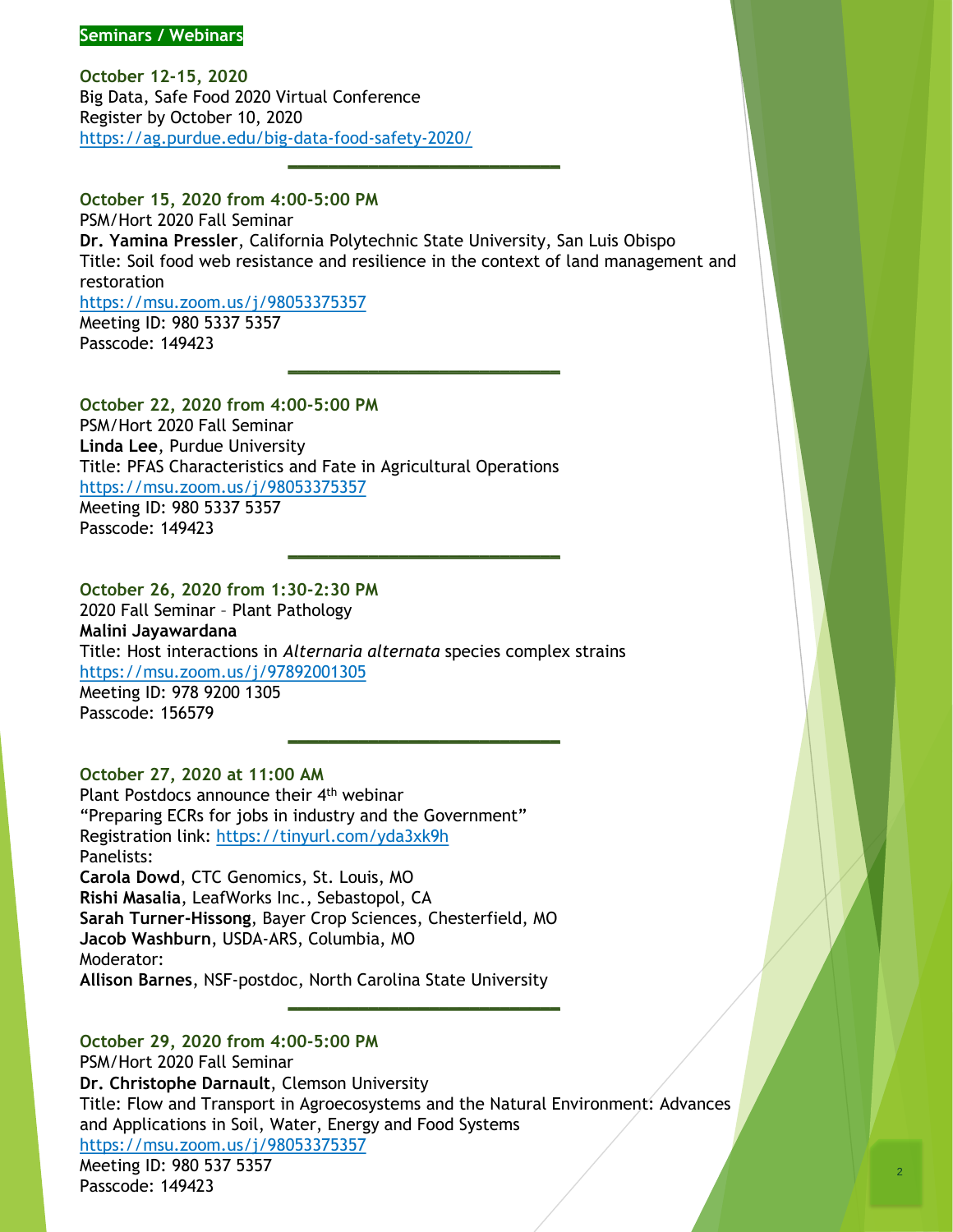#### **Seminars / Webinars**

**November 5, 2020 from 4:00-5:00 PM** PSM/Hort Fall 2020 Seminar **Dr. Johannes Lehmann**, Cornell University Title: Soil organic carbon persistence: towards balancing physico-chemical or biological processes <https://msu.zoom.us/j/98053375357> Meeting ID: 980 5337 5357 Passcode: 149423

**\_\_\_\_\_\_\_\_\_\_\_\_\_\_\_\_\_\_\_\_\_\_\_\_\_\_\_**

**\_\_\_\_\_\_\_\_\_\_\_\_\_\_\_\_\_\_\_\_\_\_\_\_\_\_\_**

**November 19, 2020 from 4:00-5:00 PM** PSM/Hort Fall 2020 Seminar **Dr. James Kelly**, Michigan State University, Emeritus Faculty Title: 100-plus years of bean breeding research at Michigan State University <https://msu.zoom.us/j/98053375357> Meeting ID: 980 5337 5357 Passcode: 149423

**December 3, 2020 from 4:00-5:00 PM** PSM/Hort Fall 2020 Seminar **Dr. Maria del Mar Jimenez Gasco**, The Pennsylvania State University Title: Diversity, ecology, and evolution of plant-associated Fusarium oxysporum <https://msu.zoom.us/j/98053375357> Meeting ID: 980 5337 5357 Passcode: 149423

#### **Announcements**

#### **PSM Office Coverage**

We will be staffing the PSM office for essential needs only (Ex: keys). An appointment needs to be made prior by contacting **AnnMarie Guldner** at either [guldner1@msu.edu](mailto:guldner1@msu.edu) or 517-353-0120. No drop ins will be allowed.

**\_\_\_\_\_\_\_\_\_\_\_\_\_\_\_\_\_\_\_\_\_\_\_\_\_\_\_**

- $\triangleright$  Friday, October 16<sup>th</sup> from 8 AM- 12 PM
- ➢ Wednesday, October 21st from 8 AM-12 PM
- ➢ Wednesday, October 28th from 8 AM-12 PM
- $\triangleright$  Wednesday, November 4<sup>th</sup> from 8 AM-12 PM
- $\triangleright$  Friday, November 13<sup>th</sup> from 8 AM-12 PM
- $\triangleright$  Wednesday, November 18<sup>th</sup> from 8 AM-12 PM

#### **Doors to use for PSSB entry**

If you have had issues entering PSSB with your card and have been authorized for access, please make sure that you are using only the doors listed below. All other doors to the building have been deactivated for card reader access due to COVID regulations.

➢ 9-10 are on the east side across from Vet Med along Bogue St.

 $\geq$  31-32 are on the south side of the corridor that connects Plant and Soil to MPS.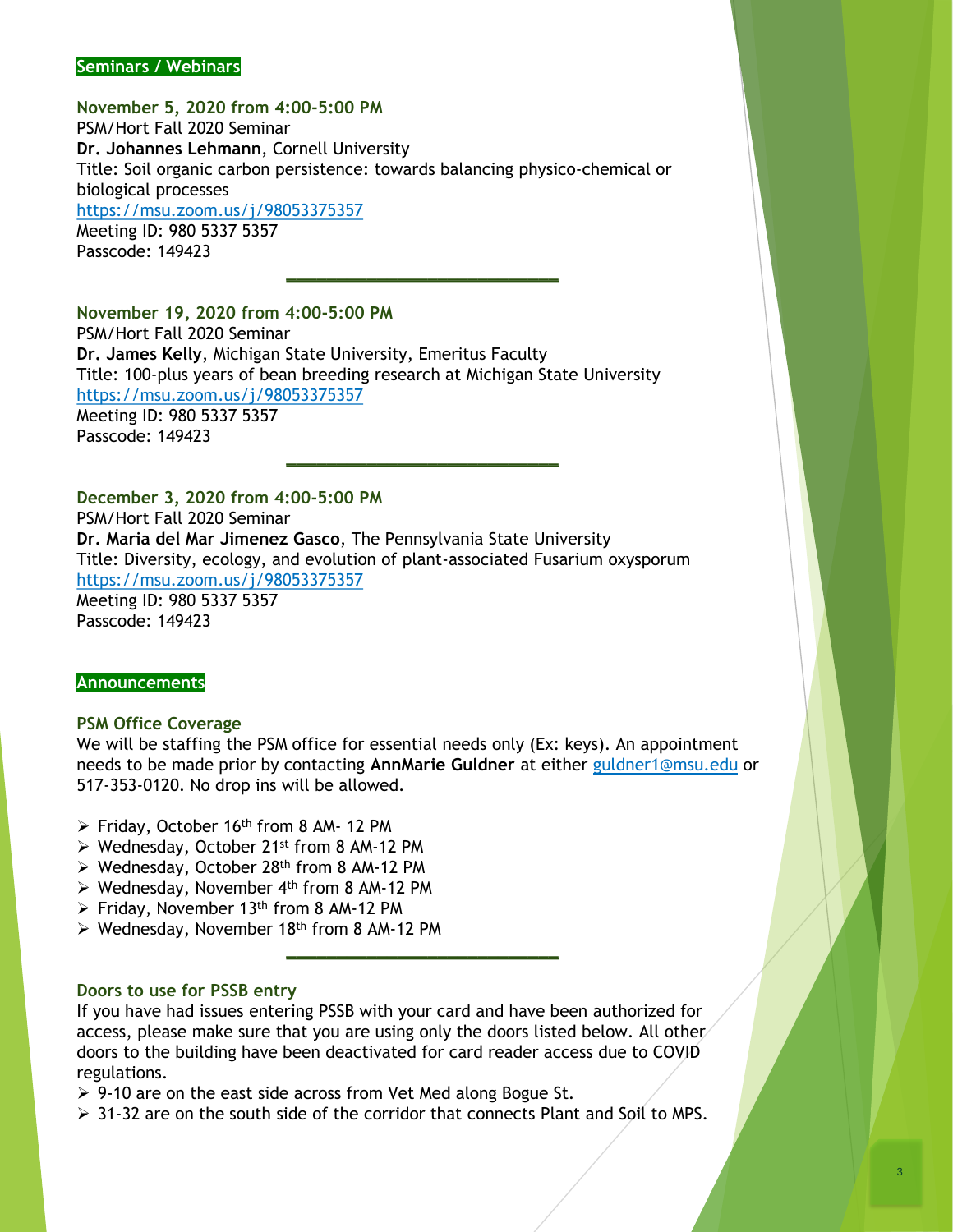#### **Announcements**

### **Learning opportunities in Diversity, Equity and Inclusion:**

Many fall virtual events addressing broadening participation and diversity in STEM are available through SEISMIC (Sloan Equity and Inclusion in STEM Introductory Courses) – [check out their upcoming webinars here: https://www.seismicproject.org/speaker-events](https://www.seismicproject.org/speaker-events-bureau/events/)bureau/events/

**\_\_\_\_\_\_\_\_\_\_\_\_\_\_\_\_\_\_\_\_\_\_\_\_\_\_\_**

### **Drive-Thru Flu Vaccine Events**

No appointment is necessary for the drive-thru events. Download the vaccine consent form and bring it with you. Be sure that you are filling out the form for the same day that you are planning to receive your vaccine. A copy of this form has been attached.

Location: MSU Pavilion on Farm Lane Hours: 8:00 AM-4:30 PM Dates:  $\geq$  October 14 & 15

- $\triangleright$  November 11 & 12
- $\geq$  December 9 & 10

Patients are expected to wait 15 minutes after flu shot in approved waiting areas. Expected co-pay under the university prescription benefit is \$0.00.

**\_\_\_\_\_\_\_\_\_\_\_\_\_\_\_\_\_\_\_\_\_\_\_\_\_\_\_**

### **Miesel lab truck is available for meeting COVID vehicle restrictions**

The Miesel lab truck (2017 F-150, 4-door, standard bed with locking cap) is available for other research groups needing to meet COVID-19 restrictions on vehicle occupancy. Reserving the truck will require an account number and we will bill mileage to that account at the standard rate (57.5 cents/mile). There is no daily use fee.

We request that use of our truck is limited to transporting personnel and field samples: no heavy-duty activities or pesticide/herbicide use please.

All drivers must be MSU-approved with current driver's authorization on file in PSM, and be comfortable driving a vehicle of this size.

All use must comply with current MSU COVID-19 requirements for passenger limits and disinfection.

Drivers will be given a hardcopy of the attached form when they pick up keys, and return the filled form when the tuck and keys are returned.

To reserve the truck, email the following information to the Miesel lab manager, **Midhun Gelder** ([geldermi@msu.edu\)](mailto:geldermi@msu.edu), at least one business day before your requested date(s):

- $\triangleright$  Driver name(s) and phone numbers
- ➢ PI name
- $\triangleright$  Date(s) and hours requested
- $\triangleright$  Account number to be billed for mileage

Midhun will coordinate key pickup/drop off with the person requesting the vehicle.

We have a light field season this year so I hope our vehicle can help support the teams that are behind or vehicle-limited due to COVID-19 restrictions.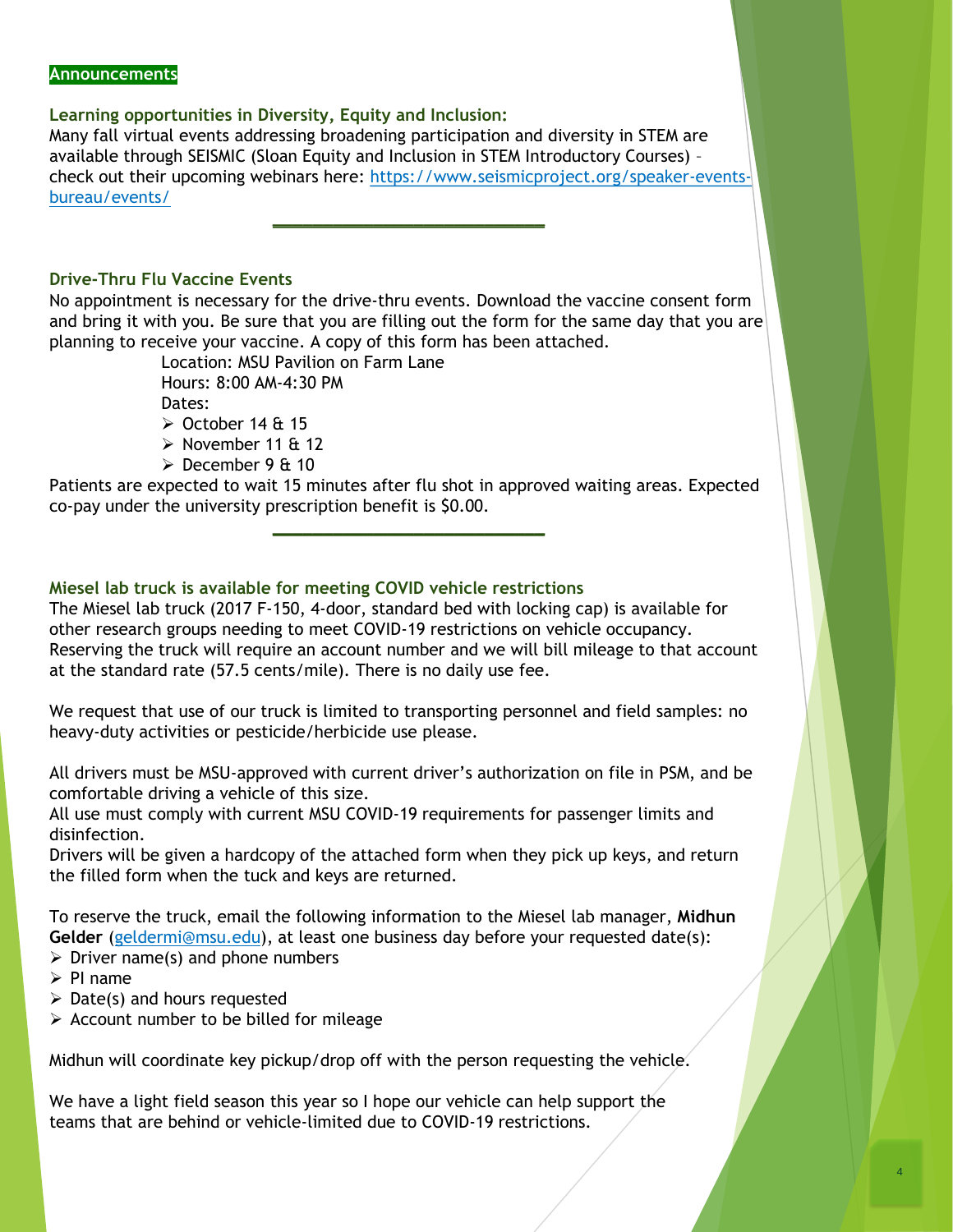#### **Announcements**

## **Sign-in/out forms for PSSB and CIPS**

The sign-in/out form for visiting PSSB and CIPS will no longer be required because it's largely redundant with the COVID-19 Workplace Health Screening (Updated 6/18/2020) form. Effective Immediately, you are only required to fill out the COVID-19 Workplace Health Screening (Updated 6/18/2020) form before you enter PSSB or CIPS. The health screening form provides the critical information for contact tracing in the event of potential COVID case or exposure in the building. The sign-in/out form has been removed from the PSM website. Note: Farms are still requiring sign-in/out form. The form can be found at this link

[https://forms.office.com/Pages/ResponsePage.aspx?id=MHEXIi9k2UGSEXQjetVofRr5465e](https://forms.office.com/Pages/ResponsePage.aspx?id=MHEXIi9k2UGSEXQjetVofRr5465eeclGlAHCZg1x3UtUQU1EWTRBTkZTMzVESEJDTzRPMTBHNEFHVC4u) eclGlAHCZg1x3UtUQU1EWTRBTkZTMzVESEJDTzRPMTBHNEFHVC4u

**\_\_\_\_\_\_\_\_\_\_\_\_\_\_\_\_\_\_\_\_\_\_\_\_\_\_\_**

The IR-4 Project is seeking an Associate Director for Regulatory Sciences at IR-4 Headquarters at its new offices with North Carolina State University in Raleigh, NC. This position will oversee the IR-4 Project's flagship Food Program, manage International activities, and assist the Executive Director with administrative functions. Please see <https://lnkd.in/d5-kmX2> for job details. The position will remain open until filled.

**\_\_\_\_\_\_\_\_\_\_\_\_\_\_\_\_\_\_\_\_\_\_\_\_\_\_\_**

The Office for Research and Innovation (R&I) requests applications for the 2020-2021 Discretionary Funding Initiative (DFI). The Discretionary Funding Initiative, funded by the Michigan State University Foundation, provides bridge funds for tenure stream faculty for additional studies needed for resubmission of an unsuccessful, but nearly fundable application to the same program within an agency.

To request funding from this program, faculty should submit a proposal via the grant proposal system [\(https://msu.smapply.io](https://msu.smapply.io/)). Applicants will be expected to provide copies of their previous external reviews, if applicable, and describe the work that will be completed in order to address the comments in those documents. The research associate dean of the applicant's college (lead college if appointed in multiple colleges) will review applications, and submit a prioritized list to R&I. Requests for support approved by the research associate deans will be reviewed by R&I.

The maximum award from R&I will be \$25K and will require a 100% (up to \$25K) match from units or colleges. Funds will be available for 18 months, and an activity report will be required at the end of the granting period.

### **Vehicle Use Policy**

**MSU travelers are now allowed by MSU Transportation Services to travel with two persons in full size vans large enough to allow six-foot spacing. There are no restrictions on distance traveled. This approval applies to MSU Transportation Services vans and department or project owned vans of similar size.**

Please comply with the following conditions:

- 1) The two passengers must remain at least six feet apart while traveling.
- 2) Both the driver and passenger must wear face coverings at all times while in the vehicle.
- 3) Maximize movement of external air at all times. Use ventilation fans with recirculation disabled. Windows may be open if weather allows.
- 4) Disinfect all high-touch surfaces with an EHS approved disinfectant such as 70% ethanol at the conclusion of each leg of the trip.
- 5) Normal travel approvals continue to be in effect.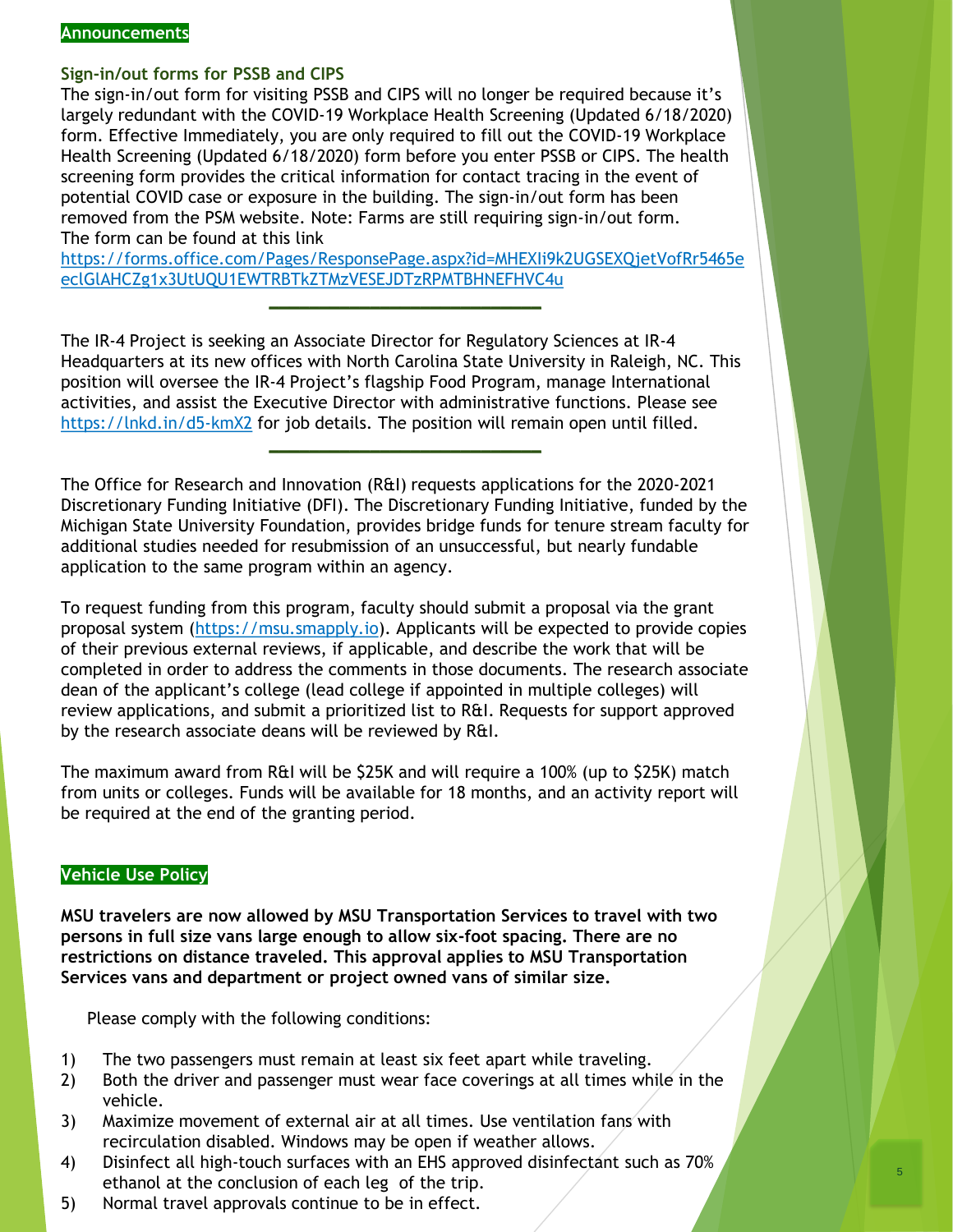# **Bayer Grant 4Ag Crop Protection – 3 RFPs**

Purpose: Aid farmers in crop protection

[RFP 1: Fighting pests while preserving biodiversity](https://www.halo.science/research/agriculture/fighting-pests-while-preserving-biodiversity?referrer_id=1310)

- Novel approaches and enabling technologies to produce higher-yield crops with resistance to weeds, insects and diseases
- Halo suggested the following units could be interested: Crop Science, Agronomy, **Genetics**

[RFP 2: Reducing chemical input and enhancing soil health](https://www.halo.science/research/agriculture/reducing-chemical-input-and-enhancing-soil-health?referrer_id=1310)

- Novel approaches and technologies that minimize chemical inputs and protect soil health while maintaining crop yields
- Halo suggested the following units could be interested: Agriculture, Chemical Engineering, Plant Breeding
- [RFP 3: Accelerating precision agriculture](https://www.halo.science/research/agriculture/accelerating-precision-agriculture?referrer_id=1310)
- Digital innovations for measuring agronomic performance and compliance
- Halo suggested the following units could be interested: Agriculture, Data Science, Computer Science

Grant4Ag gift program information:

- 1. No reporting requirements
- 2. MSU retains IP/no IP clause
- 3. Funding is \$5-15k
	- a. Good for small projects, postdocs, grad students
- 4. Purpose of these grants is to identify research partners for large-scale, longer-term collaborations

Deadline: October 30, 2020 Additional Information: Deepa Srikanta, PhD [srikanta@msu.edu](mailto:srikanta@msu.edu) **\_\_\_\_\_\_\_\_\_\_\_\_\_\_\_\_\_\_\_\_\_\_\_\_\_\_\_**

# **The North Central IPM Center Announces 2021 Request for Applications**

The North Central Integrated Pest Management (IPM) Center announces the availability of funding through its Working Group and Critical Issues programs. The Working Group projects will have approximately \$200,000, with a maximum of \$20,000 per award. The Critical Issues projects will have approximately \$100,000 available, with a maximum of \$50,000 per award.

Both the working group projects and the critical issues projects support the North Central IPM Center's mission of improving health, environmental and economic conditions in the North Central region through leadership and cooperation with diverse stakeholders to increase use of IPM solutions. This mission directly accomplishes the goals of the [National IPM Roadmap](https://urldefense.com/v3/__https:/bugwood.us3.list-manage.com/track/click?u=84900cd50d729c4f28f999684&id=0af9effdf6&e=74c231a8a0__;!!HXCxUKc!j4hdig69HW34zervrVE8RHOl1JmUUbfbsukzjc4yKvVL7_kK9HQuNWcQMdyx$).

Applications for working group projects and critical issues projects should support the [Center's priorities, which can be found here.](https://urldefense.com/v3/__https:/bugwood.us3.list-manage.com/track/click?u=84900cd50d729c4f28f999684&id=f3154f142d&e=74c231a8a0__;!!HXCxUKc!j4hdig69HW34zervrVE8RHOl1JmUUbfbsukzjc4yKvVL7_kK9HQuNQ1d7Imd$) These priorities are based upon the [Center's Signature programs](https://urldefense.com/v3/__https:/bugwood.us3.list-manage.com/track/click?u=84900cd50d729c4f28f999684&id=49473cac0e&e=74c231a8a0__;!!HXCxUKc!j4hdig69HW34zervrVE8RHOl1JmUUbfbsukzjc4yKvVL7_kK9HQuNXZLQVSR$) and are evaluated annually by regional stakeholders.

Applications must be submitted online and are due by Friday, November 20, 2020, at 5:00 EST. Be sure to download all forms from the online project management system as some forms have been updated. Download the 2021 RFA from the North Central IPM [Center website, where there are video tutorials to help you get started. Follow the](https://urldefense.com/v3/__https:/bugwood.us3.list-manage.com/track/click?u=84900cd50d729c4f28f999684&id=b0f140ef0e&e=74c231a8a0__;!!HXCxUKc!j4hdig69HW34zervrVE8RHOl1JmUUbfbsukzjc4yKvVL7_kK9HQuNSOxY6yt$) RFA instructions for submission.

The North Central IPM Center is funded by the USDA National Institute of Food and Agriculture, Crop Protection and Pest Management Program.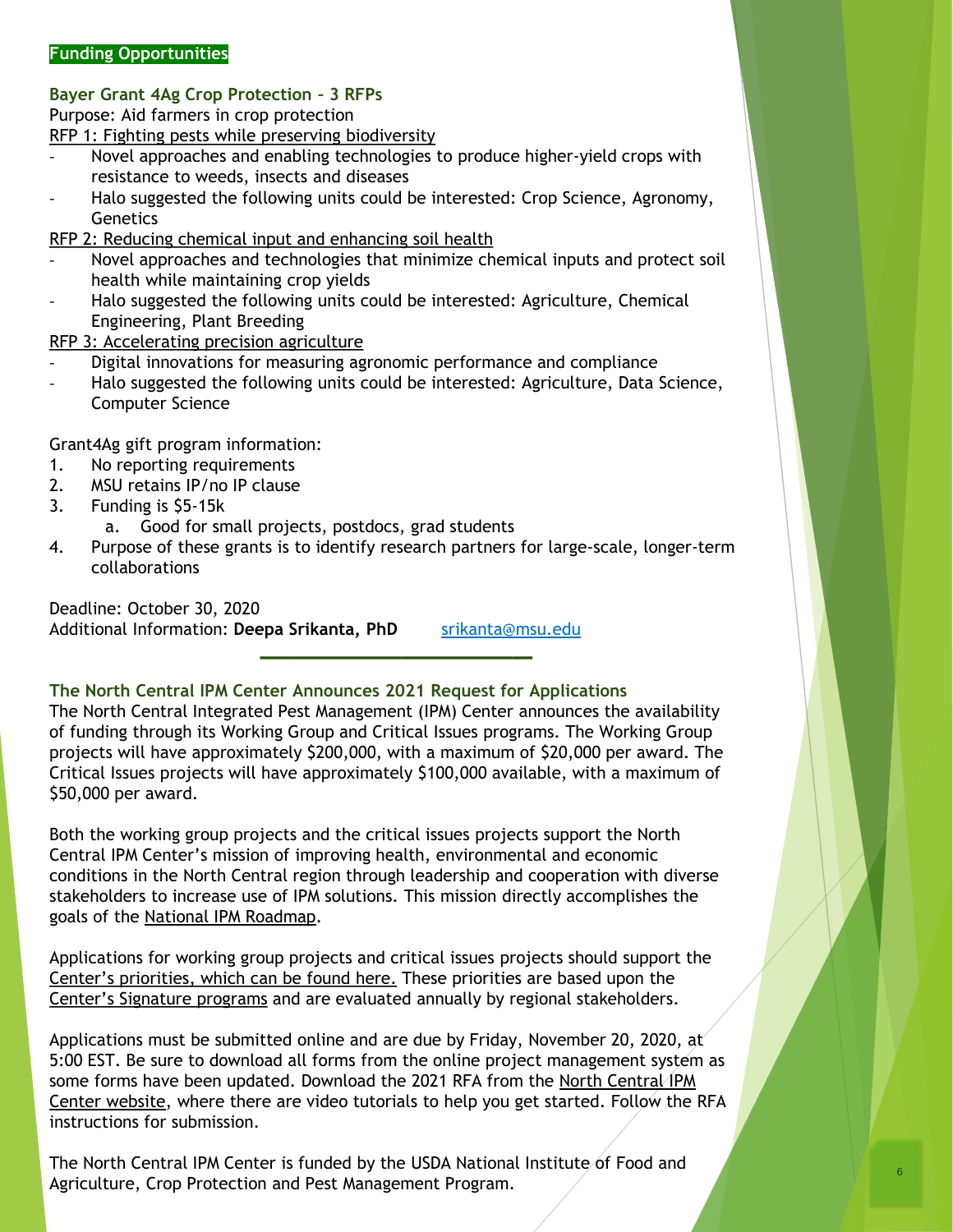# **Important Updates:**

- On Monday, Eat at State announced the food court and Sparty's in the MSU Union [reopened](https://urldefense.com/v3/__https:/twitter.com/EatatState/status/1310608626298621953?s=20__;!!HXCxUKc!noO-G7OYGPzyabfjZCL67ImlblI20PKdKxTM6ABnLwNG3ylUoAJ18_uiSmRc7gg$). Seating is still unavailable, but you can take out up to 3 containers per access from the food court.
- Tuesday, MSU Libraries [announced i](https://urldefense.com/v3/__https:/twitter.com/msulibraries/status/1310998650382843904?s=20__;!!HXCxUKc!noO-G7OYGPzyabfjZCL67ImlblI20PKdKxTM6ABnLwNG3ylUoAJ18_ui_Pj7A2k$)t is now offering contactless pickup, using newly installed touchless lockers. Also, the first-floor study space has reopened with extended hours from 9 a.m. to 5 p.m., and there are printers and computers available for use.
- University Outreach and Engagement on Tuesday [released a document](https://msu.edu/together-we-will/_assets/pdfs/Additional%20Guidance%20for%20Engaging%20with%20Partners%20and%20Public%20Events_FINAL%20PDF.pdf) that outlines the requirements for community and public participants, partners and visitors to engage in in-person, MSU-sponsored activities. These guidelines complement the [MSU Community Compact.](https://msu.edu/together-we-will/msu-community-compact/)
- Also Tuesday, President Stanley [sent a message](https://president.msu.edu/communications/messages-statements/2020_community_letters/2020-09-29-covid-resources-update.html?utm_campaign=standard-promo&utm_source=msunewstwitter-post&utm_medium=social) to the Spartan community addressing the [new virtual resources](http://click.cabs.msu.edu/t/gcH1AAibaCPLbQAJBy3Zw0EqaFEcYNFtaaaaFEcBPXG-Ebaa?l=9_xAx8~amp;V=nWtdwo9x~25Csuk2.Wlm~amp;t=a~amp;5=) that MSU's Counseling and Psychiatric services offer, the [drive-through location](http://click.cabs.msu.edu/t/gcH1AAibaCPLbQAJBy3Zw0EqaFEcYNFtaaaaFEcBPXG-Ebaa?l=9_xAx8~amp;V=nWtdwo9x~25Csuk2.Wlm~amp;t=c~amp;5=) at the MSU Pavilion set up for Spartans to receive flu shots, the decision to prohibit fans in the stadium and tailgating on campus during this football season and the [recent updates](http://click.cabs.msu.edu/t/gcH1AAibaCPLbQAJBy3Zw0EqaFEcYNFtaaaaFEcBPXG-Ebaa?l=9_xAx8~amp;V=nWtdwo9x~25Csuk2.Wlm~amp;t=e~amp;5=) to MSU's COVID-19 testing and reporting dashboard.
- This week, University Communications [released](https://msutoday.msu.edu/news/2020/Spartan-students-stay-socially-engaged?utm_campaign=standard-promo&utm_source=msutwitter-post&utm_medium=social) a story and student video as part of its efforts to share resources for MSU students to stay virtually engaged. This is the first of three videos that will be released over the next week addressing topics found to currently be most critical among students.
- This week Student Affairs and Services [published a video](https://urldefense.com/v3/__https:/www.youtube.com/watch?v=povQuXuy_7g&feature=youtu.be__;!!HXCxUKc!noO-G7OYGPzyabfjZCL67ImlblI20PKdKxTM6ABnLwNG3ylUoAJ18_uiVQRRagQ$) debunking COVID-19 myths with students.

# **Spartan Stories and Pride Points:**

- Student Maddy Eischer [started a small business](https://urldefense.com/v3/__https:/twitter.com/CALMSU/status/1310993444005961728?s=20__;!!HXCxUKc!noO-G7OYGPzyabfjZCL67ImlblI20PKdKxTM6ABnLwNG3ylUoAJ18_uiUrM0rJU$) making and distributing face coverings to promote public health during the pandemic. She has made and distributed more than 1,200 masks.
- MSU's Dr. Peter Gulick spoke [with PopSugar](https://urldefense.com/v3/__https:/www.popsugar.com/fitness/does-uv-light-kill-coronavirus-47803618?utm_campaign=standard-promo&utm_source=msunewstwitter-post&utm_medium=social__;!!HXCxUKc!noO-G7OYGPzyabfjZCL67ImlblI20PKdKxTM6ABnLwNG3ylUoAJ18_uiBMfU3Yc$) on using UV light to kill COVID-19 on surfaces.
- MSU alumnus Derek Sanborn has [led his company](https://broad.msu.edu/news/alumnus-aids-health-care-providers-with-free-patient-management-software/) PatientStudio to provide small health care companies with its patient management software for free during the ongoing pandemic.
- Assistant professor Simone Peinkofer [discussed w](https://msutoday.msu.edu/news/2020/Whats-in-store-for-retailers-during-a-pandemic)hat holiday consumerism during the ongoing pandemic may look like.

Please remember that Michigan Supreme Court's ruling that Governor Whitmer did not have the authority to declare a state of emergency based on the COVID-19 pandemic after April 30, 2020, or exercise emergency powers under the Emergency Powers of Governor Act of 1945, does not change the health directives and orders that MSU has placed. The MSU Community Compact is still intact, and the same health and safety directives. **You must continue to wear face coverings indoors and outdoors on campus, wash your hands, practice physical distancing and limit large gatherings.**  Please continue to check the Together We Will website at https://msu.edu/together**[we-will/?utm\\_source=reopening-email&utm\\_medium=email&utm\\_campaign=faculty](https://msu.edu/together-we-will/?utm_source=reopening-email&utm_medium=email&utm_campaign=faculty-staff)staff for important information and resources.**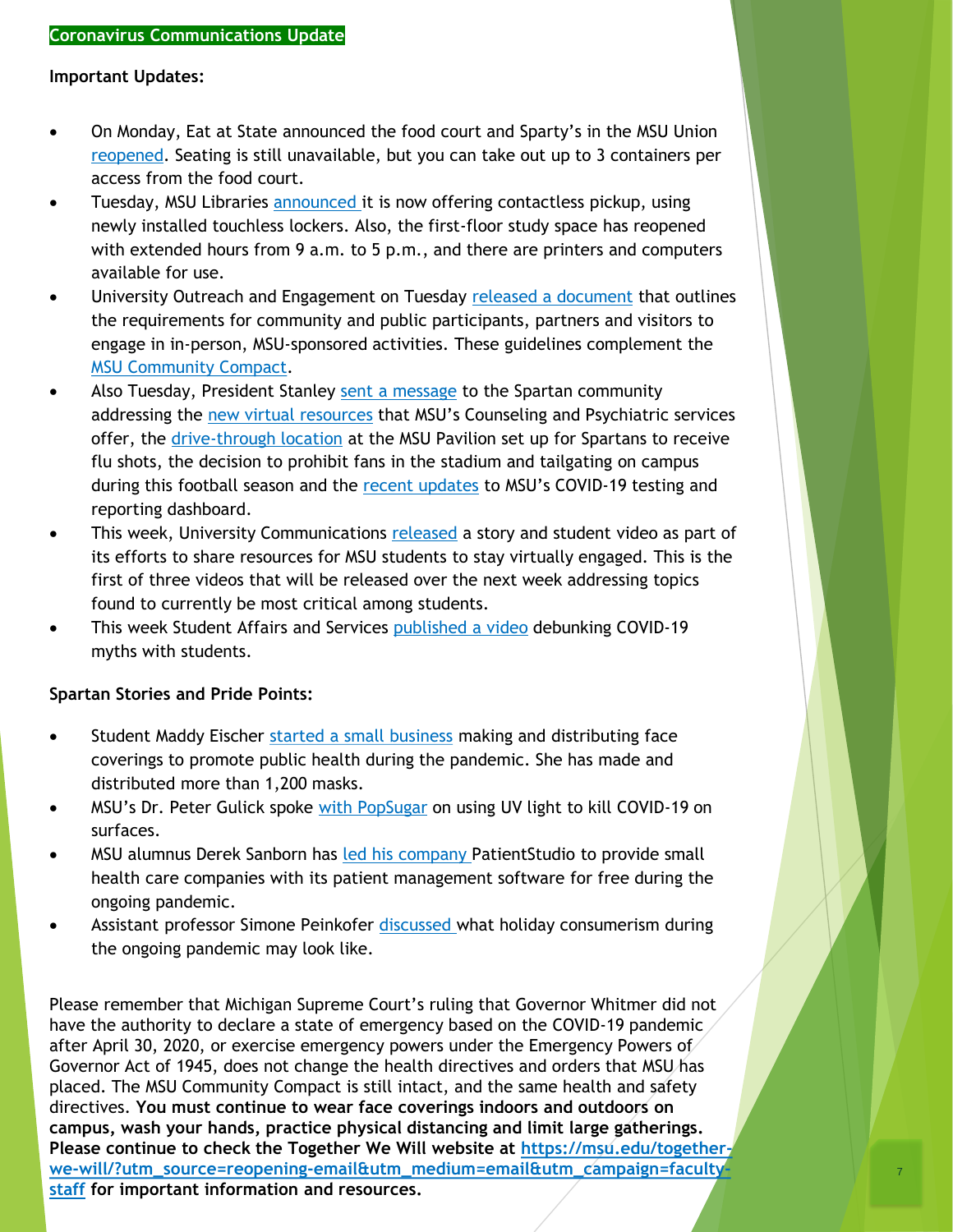## **Face Covering Update as of July 15, 2020**

Face coverings are a crucial public health measure and help protect others by reducing exposure to droplets if someone is unknowingly infected with COVID-19.

**FACE COVERINGS MUST BE WORN BY EVERYONE** (including all faculty, staff, students, vendors, and visitors) indoors and outdoors while you are on property owned or governed by MSU and while participating in MSU-related or MSU-sponsored activities. If you have a medical condition that may prevent you from safely wearing a face covering, you should contact MSU's Resource Center for Persons with Disabilities to begin the accommodation process.

Exceptions to the requirement for face coverings will be limited.

**If you are indoors**, exceptions are limited to when:

- ➢ You are in your own place of residence and can therefore properly self isolate.
- $\triangleright$  You are in a private, single-occupancy office or lab space with a closed door and can reasonably expect other individuals not to enter (but if you leave your private, singleoccupancy office or lab space and proceed into a common area or hallway – even if there are no other individuals present – you must wear a face covering)
- ➢ You are eating or drinking but still maintaining proper distance (at least six feet of physical separation between yourself and others)

**If you are outdoors**, exceptions are limited to when:

- $\triangleright$  You are an outdoor worker and can maintain social distance from others (but you will need to wear a face covering outdoors when interacting with others or when unable to maintain social distance)
- $\triangleright$  You are exercising or engaging in high-intensity activities outdoors (for example, jogging, running, bicycling, or golfing) and can maintain social distance from others

**If you are working**, exceptions are limited to when:

- $\triangleright$  You are working in a setting where a face covering may increase the risk of a hazard (for example, the face covering could become wet, the face covering could get caught in machinery or the face covering could become contaminated with chemicals used in the work environment
- $\triangleright$  You can maintain social distance from others
- $\triangleright$  You have previously consulted with your supervisor to determine the appropriate face covering for your setting

Face coverings should (a) be non-medical grade to maintain supplies for heath care use, (b) fit snugly against the side of your face, (c) cover your nose and mouth, (d) be secured with ties or ear loops, and (e) allow for breathing without restriction. Cloth face coverings should only be worn for one day at a time, they must be properly hand washed or laundered before subsequent use. Face coverings may vary (for example, disposable non-medical masks or neck gaiters are acceptable).

Please adhere to the guidelines and recommendations from the Centers for Disease Control and Prevention, as well as federal and state governmental authorities, in order to protect your own health and the health of the entire MSU community.

In addition to wearing face coverings, you also must take the following personal precautions:

- $\triangleright$  Practice physical distancing
- $\triangleright$  Practice good personal hygiene, including washing hands frequently with soap and water or using hand sanitizer with at least 60% alcohol if soap is unavailable
- ➢ Routinely clean and sanitize your workspace and shared equipment

<https://msu.edu/together-we-will/keeping-spartans-safe/>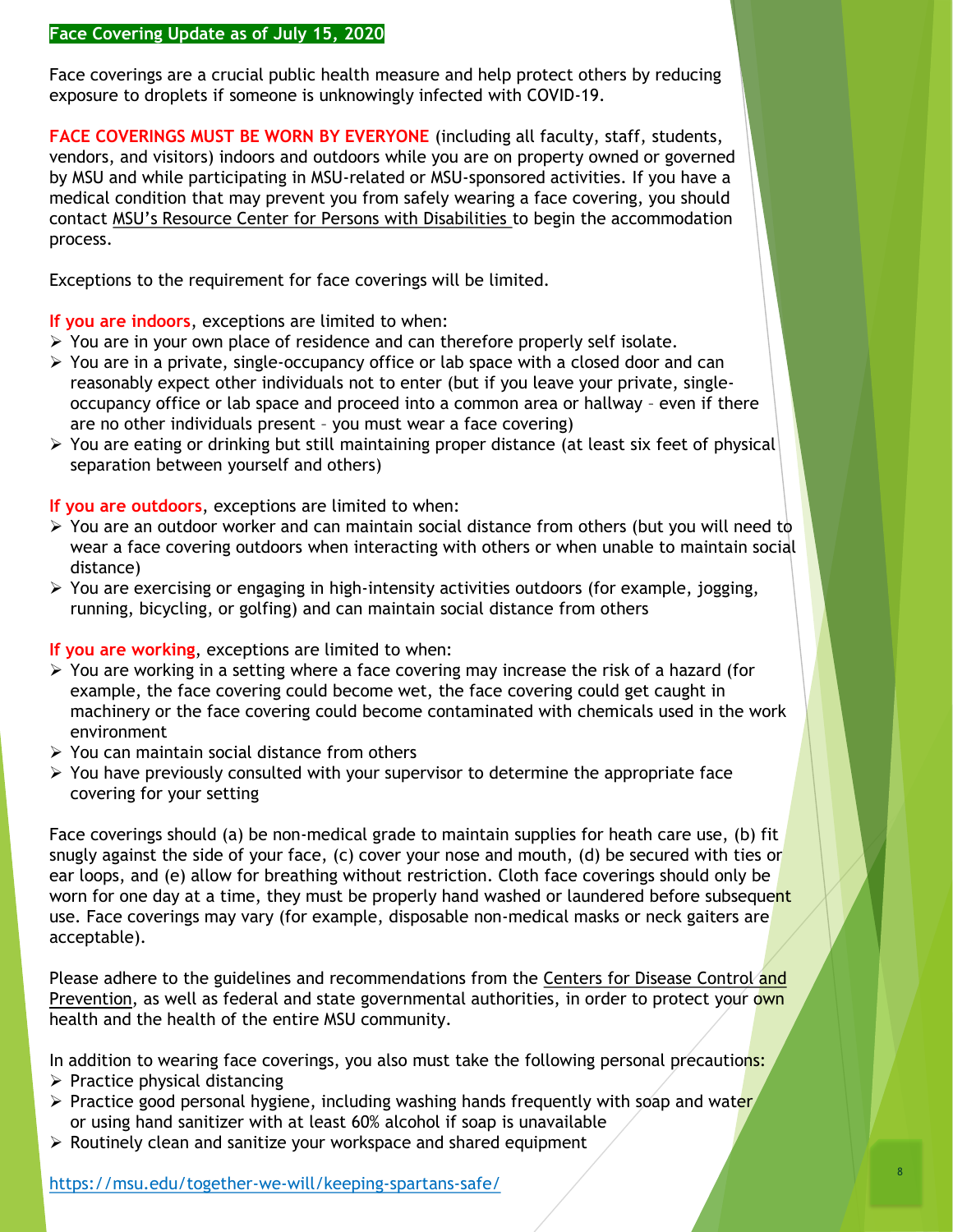#### **Food and Drink Policy**

# **Food and Drink Policy – Addendum to the PSSB Reopening Plan 7/23/2020**

Based on the changing Executive Orders and needs of the MSU community, food consumption will be allowed in PSSB in posted designated areas. Please keep in mind that this change in policy may pose an increased risk of exposure and it is important to observe physical distancing, follow disinfecting protocols and spend minimal time in the room.

To meet these goals and maximize safety, the PSSB building SOP plan has been modified to:

- $\triangleright$  Note that it is always preferable to eat outside of the building when possible
- ➢ Conference and break rooms on the second floor will be open for food consumption. Please limit your time to 30-min to accommodate colleagues/other building occupants.
	- ➢ A279 Horticulture conference room maximum occupancy is 5
	- $\triangleright$  A271 PSM conference room maximum occupancy is 6
	- $\geq$  A246 Break room maximum occupancy is 5
- $\triangleright$  Maximum occupancy signs will be posted on each door. If the room is fully occupied, please check another designated space. If all conference and break rooms are fully occupied, check back later.
- $\triangleright$  Masks must be worn in each room unless actually consuming food
- $\triangleright$  Kitchenettes will continue to be closed. There is no microwave or refrigerator usage allowed.
- $\triangleright$  Everyone should bring and remove all personal supplies for eating.
- $\triangleright$  The user is required to disinfect the space before and after each use following EPA approved guidelines (70% alcohol for 5-min; Sani-wipes for 3-min). **Disinfectants** 
	- will be present in the room.
- $\triangleright$  Snacks and community food to share should not be brought to work.

## **Information from MSU Payroll Department**

### **MSU Will Not Participate in the Social Security Deferral Program**

Per IRS Notice 2020-65 (released August 28, 2020), employers may elect to defer the withholding and payment of the employee share of social security taxes (6.2%) from September 1 through December 31, 2020. The deferral only applies to employees whose compensation is approximately \$104,000 or below.

Please note that this is simply a deferral of taxes – it is not a forgiveness of taxes. Any taxes deferred must be recouped and repaid by the employee through payroll deduction between January 1 and April 30, 2021. This means that instead of having 6.2% Social Security taxes deducted during the January through April 2021 time period, employees would have 12.4% deducted to repay the amount deferred in 2020.

After assessing the overall Social Security deferral plan, MSU has elected to not participate due to the payback burden that will be placed on employees beginning in January 2021. As a result, Social Security taxes will continued to be deducted, as normal. If you have any questions please feel free to reach out to the payroll department at 517-355-5010 or [payroll@ctlr.msu.edu.](mailto:payroll@ctlr.msu.edu)